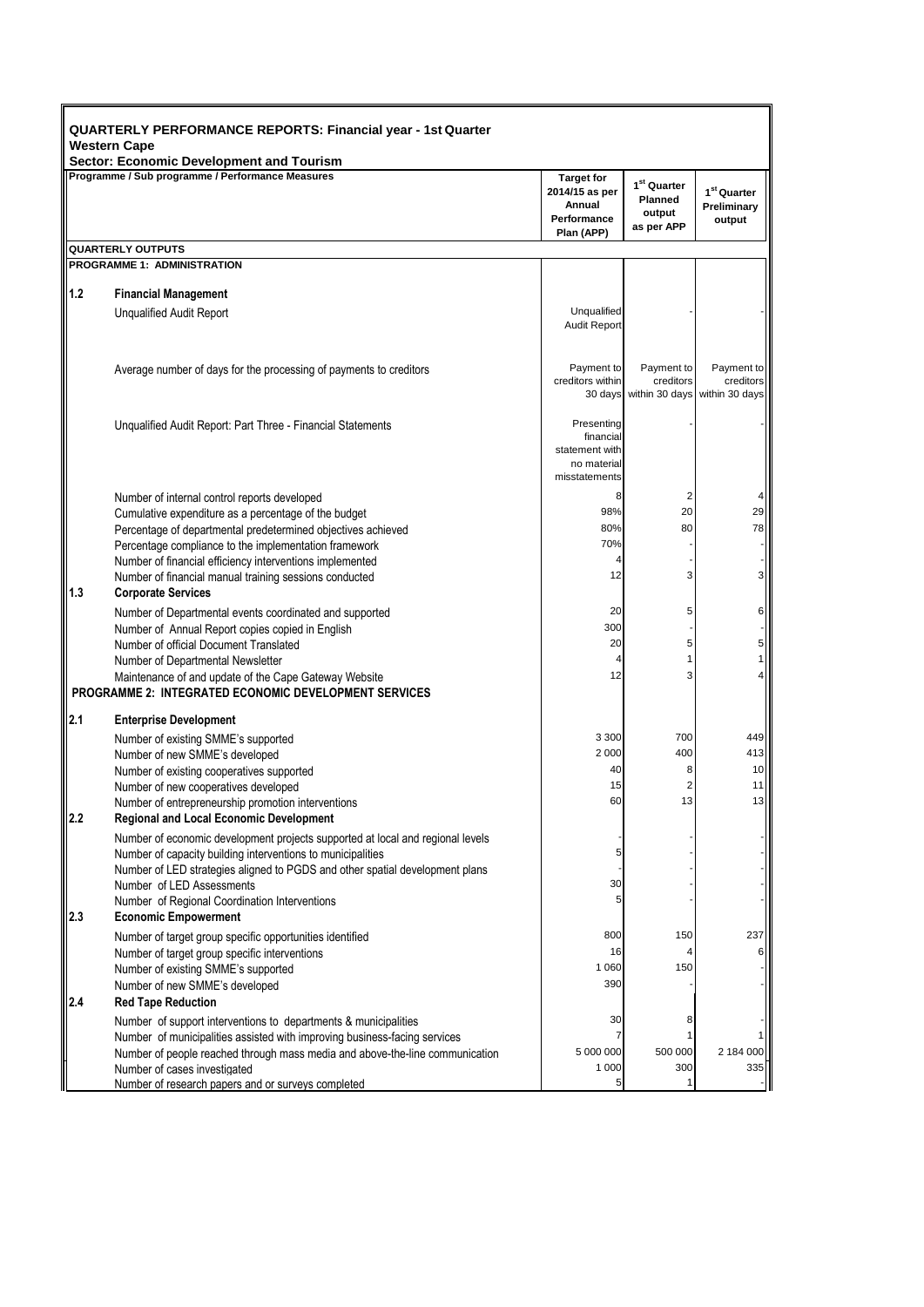|     | Programme / Sub programme / Performance Measures                                                                             | <b>Target for</b><br>2014/15 as per<br>Annual<br>Performance<br>Plan (APP) | 1 <sup>st</sup> Quarter<br><b>Planned</b><br>output<br>as per APP | 1 <sup>st</sup> Quarter<br>Preliminary<br>output |
|-----|------------------------------------------------------------------------------------------------------------------------------|----------------------------------------------------------------------------|-------------------------------------------------------------------|--------------------------------------------------|
|     | Number of provincial departments participating in the Red Tape Challenge<br><b>PROGRAMME 3: TRADE AND SECTOR DEVELOPMENT</b> | 5                                                                          |                                                                   |                                                  |
| 3.1 | <b>Trade and Investment Promotion</b>                                                                                        |                                                                            |                                                                   |                                                  |
|     | Number of investment projects realised                                                                                       | 10                                                                         | 3                                                                 |                                                  |
|     | Number of businesses assisted with exports                                                                                   | 500                                                                        | 125                                                               | 221                                              |
|     | Number of new investment projects in the pipeline                                                                            | 32                                                                         | 8                                                                 | 10                                               |
| 3.2 | Number of strategic engagements with SDAs and Export Councils<br><b>Sector Development</b>                                   | 16                                                                         | $\overline{4}$                                                    | 32                                               |
|     | Number of people trained                                                                                                     |                                                                            |                                                                   |                                                  |
|     | Number of businesses assisted with proactive interventions                                                                   | 445                                                                        | 20                                                                | 20                                               |
|     | Number of trade and investment projects realised                                                                             | 10                                                                         |                                                                   |                                                  |
|     | Number of funding proposals submitted                                                                                        | 25                                                                         |                                                                   |                                                  |
|     | Number of courses developed                                                                                                  | 3                                                                          |                                                                   |                                                  |
|     | Number of ICT incubators established                                                                                         | 1                                                                          |                                                                   |                                                  |
|     | Number of Green Economy projects developed                                                                                   | 5                                                                          |                                                                   |                                                  |
| 3.3 | Number of people enrolled at accredited institutes                                                                           |                                                                            |                                                                   |                                                  |
|     | <b>Strategic Initiatives</b>                                                                                                 |                                                                            |                                                                   |                                                  |
|     | Number of people trained                                                                                                     | 6                                                                          |                                                                   |                                                  |
|     | Number of infrastructure projects supported<br><b>PROGRAMME 4: BUSINESS REGULATION AND GOVERNANCE</b>                        |                                                                            |                                                                   |                                                  |
| 4.1 | <b>Regulation Services</b>                                                                                                   |                                                                            |                                                                   |                                                  |
|     | Number of barriers identified                                                                                                |                                                                            |                                                                   |                                                  |
|     | Number of barriers addressed                                                                                                 |                                                                            |                                                                   |                                                  |
| 4.2 | Number of business licence appeal recommendations provided<br><b>Consumer Protection</b>                                     | 3                                                                          |                                                                   |                                                  |
|     | Number of consumer education programmes conducted                                                                            | 230                                                                        | 50                                                                | 54                                               |
|     | Number of complaints received                                                                                                | 12 000                                                                     | 4 0 0 0                                                           | 2410                                             |
|     | Number of complaints resolved                                                                                                | 11 000                                                                     | 3 0 0 0                                                           | 2458                                             |
|     | Number of consumer protection information sheets/booklets developed and distributed to                                       | 4                                                                          | 1                                                                 |                                                  |
|     | Number of financial literacy workshops conducted                                                                             | 70                                                                         | 10                                                                | 17                                               |
|     | Number of attendees at financial literacy workshops                                                                          | 2 100                                                                      | 300                                                               | 406                                              |
| 4.3 | <b>Liquor Regulation</b>                                                                                                     |                                                                            |                                                                   |                                                  |
|     | Number of applications received                                                                                              | 2650                                                                       | 662                                                               | 722                                              |
|     | Number of licences issued                                                                                                    | 1750                                                                       | 438                                                               | 400                                              |
|     | Number of awareness programmes conducted                                                                                     | 100                                                                        | 25                                                                | 39                                               |
|     | Number of people reached through awareness programmes                                                                        | 3 0 0 0                                                                    | 750                                                               | 1 2 5 2                                          |
|     | Number of inspections conducted                                                                                              | 3 0 0 0<br>$\overline{2}$                                                  | 800                                                               | 813                                              |
|     | Number of social responsibility programmes conducted                                                                         |                                                                            |                                                                   |                                                  |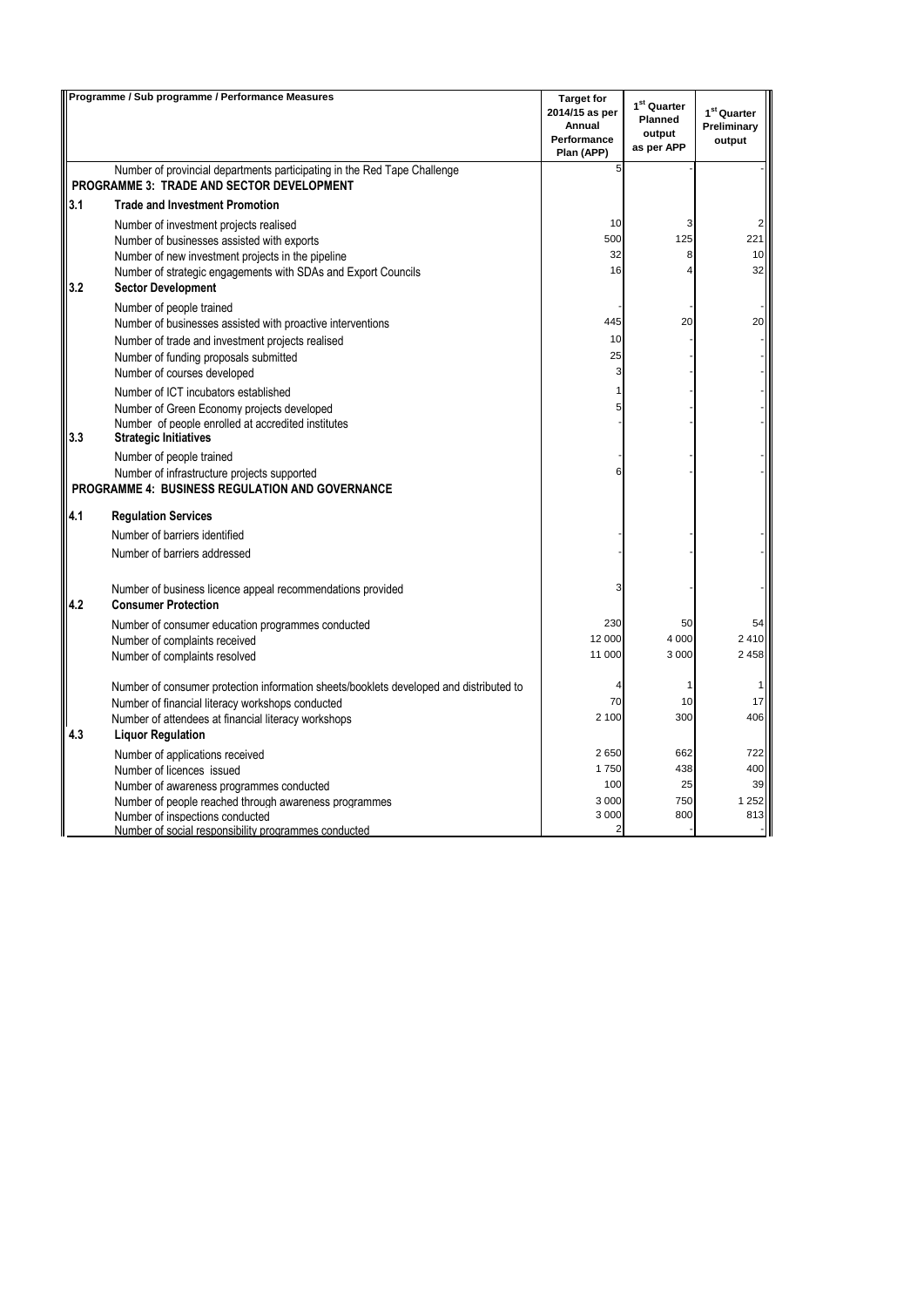|     | Programme / Sub programme / Performance Measures                                                                                | <b>Target for</b>                  | $1st$ Quarter        |                                        |
|-----|---------------------------------------------------------------------------------------------------------------------------------|------------------------------------|----------------------|----------------------------------------|
|     |                                                                                                                                 | 2014/15 as per<br>Annual           | <b>Planned</b>       | 1 <sup>st</sup> Quarter<br>Preliminary |
|     |                                                                                                                                 | Performance                        | output<br>as per APP | output                                 |
|     | PROGRAMME 5: ECONOMIC PLANNING                                                                                                  | Plan (APP)                         |                      |                                        |
| 5.1 | <b>Policy and Planning</b>                                                                                                      |                                    |                      |                                        |
|     | Number of economic strategies developed                                                                                         | 2                                  |                      |                                        |
|     | Number of strategies reviewed                                                                                                   | Δ                                  |                      |                                        |
|     | Number of strategic planning sessions                                                                                           | 2                                  |                      |                                        |
|     | Number of quarterly Dashboard Analyses                                                                                          | 4                                  |                      |                                        |
|     | Number of businesses assisted                                                                                                   | 90                                 |                      |                                        |
|     | Number of municipal case studies<br>Number of flagship companies enrolled in 110% Green                                         | 6<br>40                            | 10                   | 10                                     |
|     | Set up (and maintenance) of Green Finance Facility                                                                              | 1                                  |                      |                                        |
|     | Component reports to feasibility study - LNG Importation                                                                        | $7-9$                              | 3                    |                                        |
| 5.2 | <b>Research and Development</b>                                                                                                 |                                    |                      |                                        |
|     | Number of research reports                                                                                                      | 10                                 |                      |                                        |
|     | Number of research and development initiatives supported<br>Number of economic seminars                                         | 1<br>2                             |                      |                                        |
|     | Number of economic briefs                                                                                                       | 4                                  |                      |                                        |
|     | Number of Quarterly Economic reviews                                                                                            | 2                                  |                      |                                        |
| 5.3 | Knowledge Management                                                                                                            |                                    |                      |                                        |
|     | Number of provincial economic intelligence reports disseminated                                                                 |                                    |                      |                                        |
|     | Fully implemented e-filing system in accordance with Provincial guidelines                                                      | Back scanning<br>of records of two |                      |                                        |
|     |                                                                                                                                 | selected                           |                      |                                        |
|     |                                                                                                                                 | programmes                         |                      |                                        |
| 5.4 | Number of learning networks facilitated<br><b>Monitoring and Evaluation</b>                                                     |                                    |                      |                                        |
|     | Number of monitoring reports produced                                                                                           | 12                                 |                      |                                        |
|     | Number of evaluation reports produced                                                                                           | $\overline{c}$                     |                      |                                        |
| 5.5 | Functioning M&E Learning Network, as per number of engagements / sessions<br>Western Cape Economic Development Partnership      | 4                                  |                      |                                        |
|     | Number of joint plans/projects between the Economic Development Partnership and its<br>partners                                 | 2                                  |                      |                                        |
|     | Number of economic intelligence reports produced                                                                                | 4                                  | 1                    |                                        |
|     | Number of M&E reports produced on provincial economic indicators                                                                |                                    |                      |                                        |
|     | Establishment of a knowledge sharing and partnership building platform<br>PROGRAMME 6: TOURISM, ARTS AND ENTERTAINMENT          |                                    |                      |                                        |
| 6.1 | <b>Tourism Planning</b>                                                                                                         |                                    |                      |                                        |
|     | Number of members engaged in the WC Tourism, Arts & Entertainment Partnership                                                   | 300-500                            |                      |                                        |
|     | Number of Strategic Support interventions for Tourism, Arts & Entertainment                                                     | 5-year review<br>and               |                      |                                        |
|     |                                                                                                                                 | development of                     |                      |                                        |
|     |                                                                                                                                 | 5-year Tourism,<br>Film and Craft  |                      |                                        |
|     |                                                                                                                                 | growth strategies                  |                      |                                        |
| 6.2 | <b>Tourism Growth and Development</b>                                                                                           |                                    |                      |                                        |
|     | Number of infrastructure projects supported                                                                                     | 1                                  |                      |                                        |
|     | Number of tourism products supported/developed (niche markets, route development)                                               | $\overline{2}$                     |                      |                                        |
|     | Tourism Support Services: Number of tourism establishments/individuals                                                          | 160                                | 30                   | 96                                     |
| 6.3 | supported/assisted<br><b>Tourism Sector Transformation</b>                                                                      |                                    |                      |                                        |
|     | Tourism HRD: Number of people trained                                                                                           | 190                                |                      |                                        |
|     | Tourism HRD: Number of learners placed                                                                                          | 50                                 |                      |                                        |
|     | Tourism HRD: Number of bursaries awarded                                                                                        | 10                                 |                      |                                        |
|     | Tourism Enterprise Development: Number of businesses assisted                                                                   | 500<br>1 0 0 0                     | 70<br>250            | 103<br>379                             |
|     | Tourism Regulation: Number of individuals registered (tourist guides)<br>Tourism Regulation: Number of tourist guides developed | 410                                | 75                   | 75                                     |